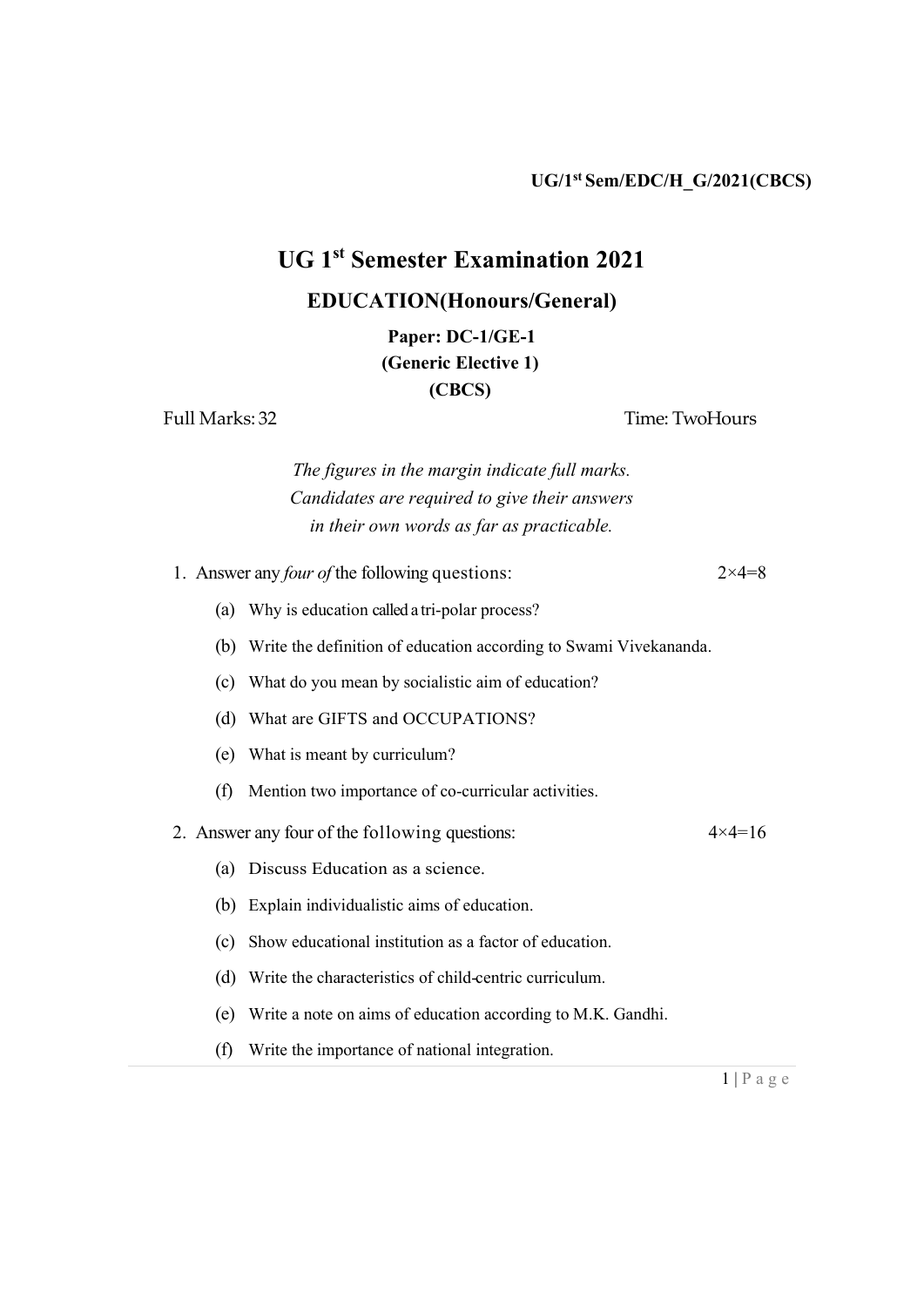- 3. Answer any *one* from the following:  $8 \times 1 = 8$ 
	- (a) Discuss about the contribution of Idealism in present educational system.
	- (b) Explain the features of Kindergarten system of education.

## বঙ্গানুবাদ

১। έয έকান চারΜট ϕেѨর উЫর দাওঃ ২X৪=৮

- (ক) শিক্ষাকে ত্রিমুখী প্রক্রিয়া বলা হয় কেন?
- (খ) স্বামী বিবেকানন্দের মত অনুসারে শিক্ষার সংজ্ঞা লেখ।
- $(3)$  শিক্ষার সমাজতান্ত্রিক লক্ষ্য বলতে কী বোঝাে?
- (ঘ) 'উপহার' এবং 'পেশা' কী?
- (ঙ) পাঠক্ৰম বলতে কী বোঝো?
- (চ) সহ-পাঠ্যক্রমিক কার্যাবলীর দুটি গুরুত্ব উল্লেখ করো।

২। έয έকান চারΜট ϕেѨর উЫর দাওঃ ৪X৪=১৬

- (ক) শিক্ষাবিজ্ঞান বিষয়কে বিজ্ঞান হিসাবে আলোচনা কর।
- (খ) শিক্ষার ব্যক্তিতান্ত্রিক লক্ষ্যগুলি ব্যাখ্যা করো।
- (গ) শিক্ষা প্রতিষ্ঠানকে শিক্ষার উপাদান হিসাবে দেখাও।
- (ঘ) শিশুকেন্দ্রিক পাঠ্যক্রমের বৈশিষ্ট্যগুলি লেখ।
- (ঙ) এম কে গান্ধীর মত অনুসারে শিক্ষার লক্ষ্য সম্পর্কে একটি টীকা έলখ।
- (চ) জাতীয় সংহতির গুরুত্ব লেখ।
- ৩ । έয έকান একΜট ϕেѨর উЫর দাওঃ ৮X১=৮

(ক) বর্তমান শিক্ষা ব্যবস্থায় ভাববাদের অবদান সম্পর্কে আলোচনা কেরা।